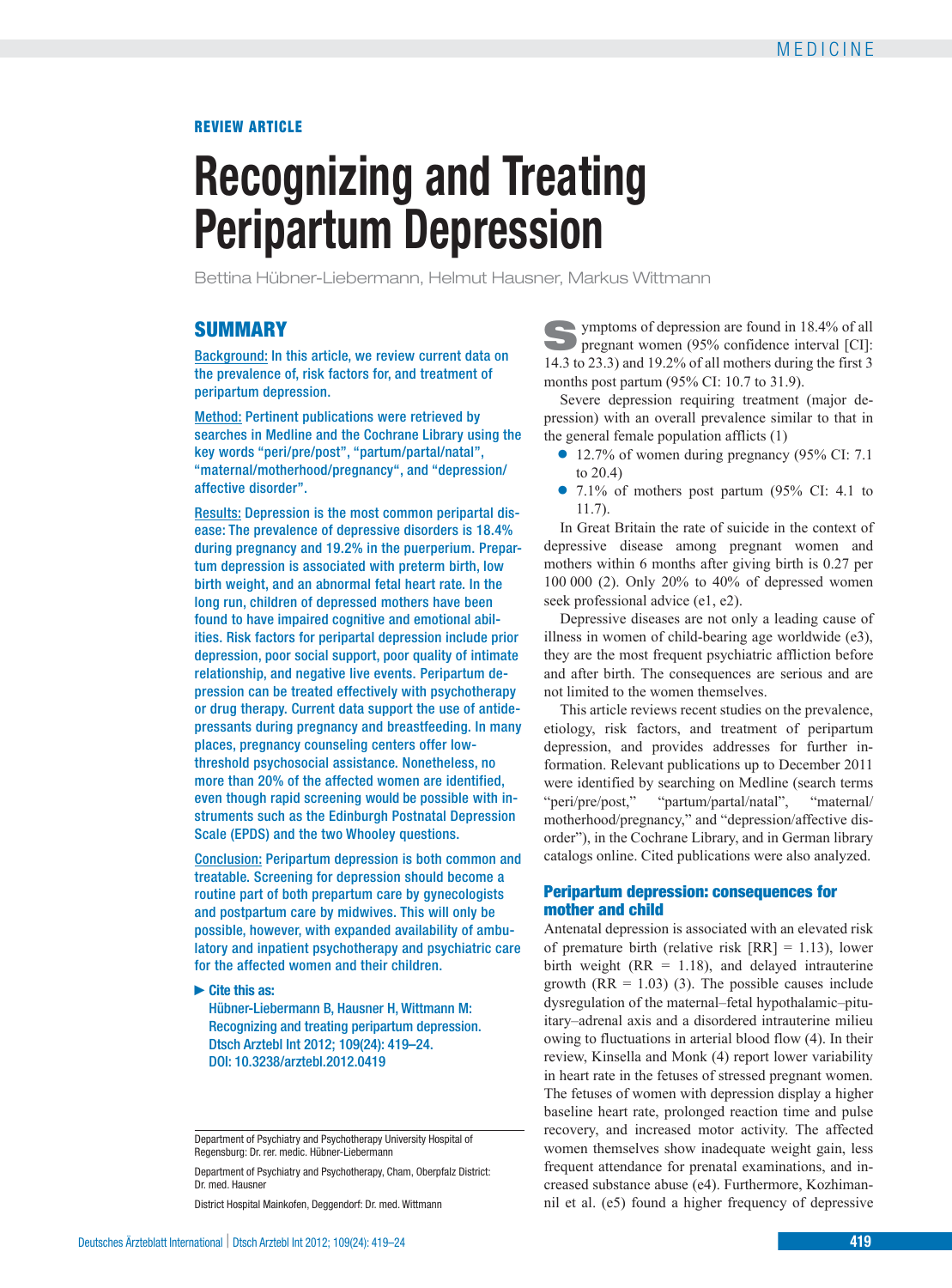Diagnostic algo-<br>
FIGURE rithm for unipolar depression according to the German S3 guideline, expanded to include the characteristics of postpartum depression (PPD). Modified from (8) Härter M, Klesse C, Bermejo I, Schneider F, Berger M: Unipolar Depression: Diagnostic and Therapeutic Recommendations From the Current S3/National Clinical Practice Guideline. Dtsch Arztebl Int 2010; 107(40): 700–8



symptoms in women with (gestational) diabetes: this group had a 1.85-fold risk of peripartum depression, corresponding to an increase of almost 7% in absolute risk.

The behavior of depressed mothers of babies aged up to 6 months is characterized by reduced verbal and visual communication. The children more frequently display sleep and breastfeeding problems, avoidance behavior (aversion of gaze, turning the body away), decreased affect regulation, feeding disturbances, and failure to thrive (5). In the long term, the children of mothers with peripartum depression show insecureavoidant attachment, and reduced cognitive, emotional, verbal, and social skills can be observed right up to puberty (6). Pawlby et al. (7) found that 16-year-olds are at a fourfold risk of themselves developing an affective disease.

#### Symptoms

Neither DSM-IV nor ICD-10 has a specific classification for peripartum depression. It is coded as F32.xx or F33.xx (8), and the time of occurrence can be specified under O99.3 *(Figure)*. Postpartum depression must be distinguished from the "baby blues" that afflicts 50% to 80% of new mothers (e6) and from the rarely occurring postpartum psychosis (PP), which is found in 0.1% to 0.2% of cases and usually requires immediate (inpatient) treatment because of the danger for both mother and child (e7). PP is characterized by delusions, audible thoughts, thought deprivation, hearing voices, and other hallucinations, usually within the first 2 weeks after giving birth. However, so-called negative symptoms such as conspicuous apathy or blunted or inappropriate affect may also occur. Nosologically, PP seems often to be a manifestation of bipolar disorder: 25% to 50% of new mothers with a history of bipolar illness suffer from PP (e7).

Depressive symptoms in the peripartum period are often strongly influenced by concern about the child and the demands of motherhood. The women suffer from fear of failure and feelings of inadequacy. They experience themselves as "bad mothers" who can't even manage to meet the needs of their child. They often report that the child is "difficult and demanding." Avoidance behavior on the part of the child and any existing problems with breastfeeding are interpreted as confirmation of their own failure, reinforcing the vicious circle and their ever-increasing exhaustion. Because of the personal and societal expectations of undiluted joy, the taboo against depression is even greater than at other times. The women are afraid to express their negative feelings towards their child and their perceived failure as mothers.

The affected women are particularly troubled by obsessive thoughts or impulses to harm the child. In the study by Chandra et al. (e8), 60.7% of severely depressed women, compared with 27.6% of those with psychoses or bipolar disorder, reported infanticidal thoughts; corresponding behavior was shown primarily by delusional patients. Hornstein et al. (9), however, are of the opinion that the risk of children being harmed by depressed mothers is underestimated. Infanticide is carried out from altruistic motives or because of fear of separation from the child in the context of extended suicide or in the presence of concurrent maternal attachment disorder. Infants in the first year of life are at the highest risk of infanticide (e9).

Overall, suicide and attempted suicide during pregnancy and lactation are rare (10)—the extensive network of support, the closer contact with the healthcare system, and concern for the (unborn) child seem to exert protective effects. Nevertheless, women with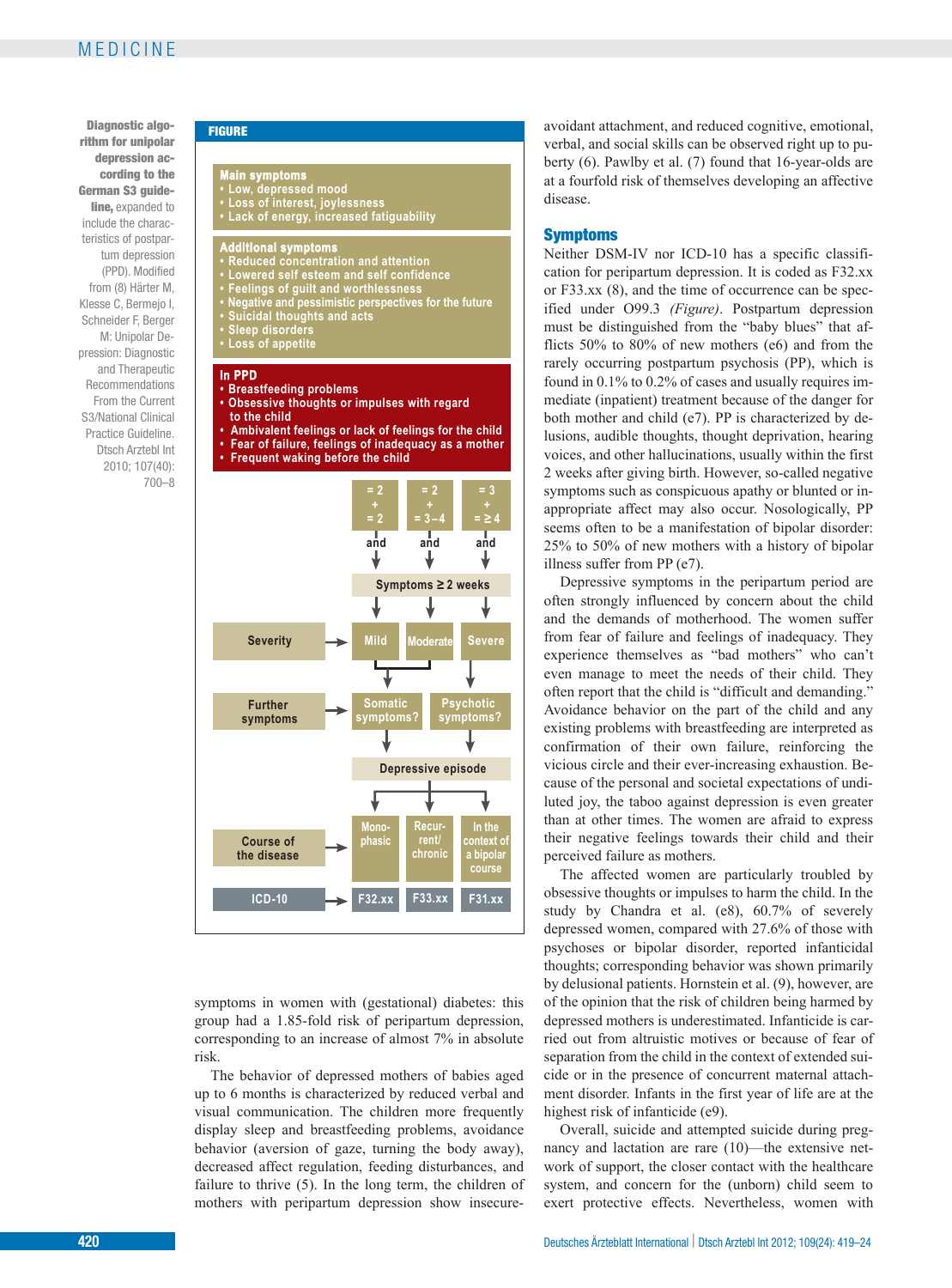psychiatric illness are particularly at risk of suicide in the postpartum period: Appleby et al. (11) found a 72-fold suicide risk during the child's first year of life among women who received postpartum inpatient psychiatric treatment. A conspicuous feature is the high rate of so-called "hard", more frequently lethal forms of suicide attempt, e.g., hanging and jumping from a great height, which are otherwise not usually adopted by women (2, 10).

### What are the predisposing factors?

Beck's meta-analysis identified 13 significant predictors for postpartum depression, among them 10 with at least moderate effect strength *(Table)* (12). The remaining three factors, marital status, socioeconomic status, and unplanned/unwanted pregnancy, displayed low effect strength. Overall, the risk of postpartum depression seems to be increased in the presence of psychopathological problems, whether in the past or during pregnancy, or lack of support from the woman's partner or her wider social environment. A study by Ludermir et al. underlines the benefit of an intact relationship with the partner (13). They found that after adjustment for the above-mentioned risk factors, including antenatal psychiatric illness, mental abuse by the partner increased the likelihood of postpartum depression 1.6-fold, raising the absolute risk by 6%. Boyce and Hickey discuss the role played by the lack of resilience, which if present could moderate both the perceived support from the woman's partner and the perceived stress from the child (e10).

Moreover, Bloch et al. found an association between postpartum depression and hormone-induced mood disturbances such as premenstrual dysphoric disorder (PMDD) or mood swings while taking oral contraceptives (e11). They assumed that a subgroup of women with postpartum depression is characterized by elevated vulnerability to hormonal changes, with particular regard to estrogen and progesterone. Furthermore, a recent study by Skrundz et al. showed a correlation between low plasma oxytocin concentration in the second trimester and suspicion of postpartum depression on the Edinburgh Postnatal Depression Scale two weeks after delivery (e12).

The risk factors for depressive illness in pregnancy have not been studied for long, but on the basis of the data published so far they differ hardly at all from the known risk factors for postpartum depression. The review by Lancaster et al. identified eight risk factors with moderate to high effect strength at least on bivariate analysis *(Table)* (14). Routine daily stress, socioeconomic status, unemployment, abuse of illegal substances, and obstetric history had no effect.

#### Psychosocial and psychotherapeutic prevention

Dennis and Creedy conducted a review of psychological and psychosocial measures designed to prevent postpartum depression and came to the conclusion that these measures are unpromising (15): the women in the intervention and control groups had the same risk (RR

#### TABLE

Risk factors for peripartum depression in descending order of effect strength (mean effect strength at least r ≥ 0.3 in meta-analyses)

| <b>Antenatal depression</b><br>[from 14]              | <b>Postpartum depression</b><br>[from 12]             |
|-------------------------------------------------------|-------------------------------------------------------|
| Prenatal anxiety* <sup>1</sup>                        | Prenatal depressive<br>disease*2                      |
| Stressful negative life<br>events* <sup>1</sup>       | Lack of self-esteem <sup>*2</sup>                     |
| Lack of support from<br>partner* <sup>1</sup>         | Stress of childcare*2                                 |
| Life events overall* <sup>2</sup>                     | Prenatal anxiety* <sup>2</sup>                        |
| History of depressive<br>disease $*^2$                | Stressful life events*2                               |
| Lack of social support* <sup>2</sup>                  | Lack of social support <sup>*2</sup>                  |
| Unwanted pregnancy <sup>*2</sup>                      | Quality of relationship with<br>partner <sup>*2</sup> |
| Quality of relationship with<br>partner* <sup>2</sup> | History of depressive<br>$disease*2$                  |
|                                                       | Temperament of child* <sup>2</sup>                    |
|                                                       | Baby blues <sup>*2</sup>                              |

\*<sup>1</sup>r ≥ 0.5; \*<sup>2</sup>r ≥ 0.3

 $= 0.81$ ) of becoming depressed after giving birth. The risk was reduced in mothers who received intensive support from a midwife after delivery ( $RR = 0.68$ ). In general, the successful interventions were those that specifically targeted high-risk women (RR =  $0.67$ ), started post partum ( $RR = 0.76$ ), and were carried out on an individual basis ( $RR = 0.76$ ).

Milgrom et al. have designed a nine-unit workbook for use by mothers and fathers from around 26 weeks of gestation to 6 weeks post partum (16). The parents follow the workbook without external guidance, with the exception of a weekly telephone conversation with a psychologist (16). The focus is on reducing risk factors, increasing the parents' competence and problem solving skills, and facilitating treatment for existing symptoms. Preliminary RCT results show significantly lower levels of depression and anxiety in the intervention group, with moderate effect strengths.

#### Treatment of peripartum depression

Treatment for depression in the peripartum period is also based on psychoeducation, inclusion of relatives, psychopharmaceutical treatment, and psychotherapy. As might be expected, pregnant women and new mothers who want to breastfeed prefer psychotherapeutic interventions (e13, e14).

Despite the urgent need for studies on the effects of psychotherapeutic and psychosocial interventions in the antenatal period, up to 2007 only one published study had satisfied the requirements of a Cochrane review (17): Interpersonal psychotherapy (IPT) achieved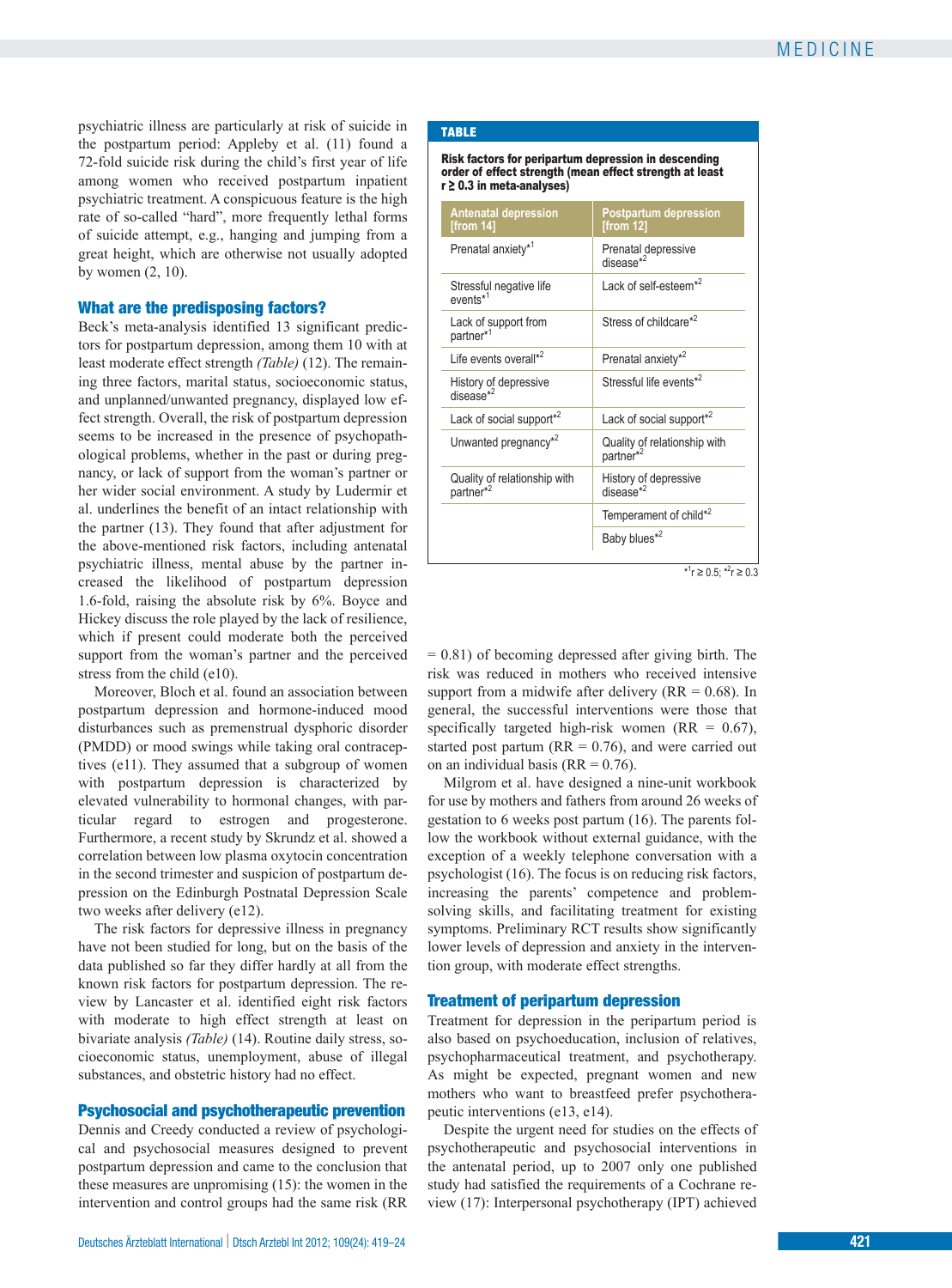## **BOX**

## Antidepressive psychopharmacotherapy during pregnancy and lactation (after 20–22, e20, e22)

## **● Pregnancy**

- Selective serotonin reuptake inhibitors (SSRI): sertraline recommended as first-line treatment if breastfeeding is desired, otherwise also citalopram (maximum daily dose 40 mg); avoid paroxetine, fetal echocardiography recommended if already being taken
- Tricyclic antidepressants (TCA): amitriptyline, nortriptyline, and imipramine have lowest known risk (but danger of overdosing and TCA more difficult to manage than SSRI)
- Lithium: teratogenicity in first trimester discussed, increased probability of premature birth, high birth weight, and toxic syndromes in mother and child (floppy infant syndrome)
- In general: avoid discontinuing or changing regular medications (cave: valproate)

#### **● Lactation**

- In principle, breastfeeding is compatible with antidepressant medication
- Usually only low or undetectable plasma concentrations in infants (exceptions: fluoxetine, citalopram, venlafaxine, and escitalopram)
- Side effects in infants reported mainly for fluoxetine and citalopram
- Caution in premature, low body weight, or ill infants (reduced metabolic capacity)
- Determining drug concentrations in infants is generally unnecessary, but often sets the mother's mind at rest
- No delay recommended between intake and breastfeeding
- Lithium: breastfeeding possible in individual cases (caution if infant threat ened by dehydration)
- In general: try to avoid insufficiently documented substances such as fluvoxamine, venlafaxine, duloxetine, bupropion, mirtazapine, and reboxetine

risk reduction ( $RR = 0.46$ ), but the sample was small (38 women).

In the postpartum period, all evaluated psychotherapeutic and psychosocial interventions, such as peer support, supportive therapy, cognitive behavioral therapy, IPT, and psychodynamic therapy, were significantly more effective than standard aftercare—at least for the first year post partum (18). IPT, as adapted for postpartum depression (e15), concentrates for example on the woman's changing role and on the demands and expectations associated with the role of mother, as well as on interpersonal, familial conflicts. After delivery, however, interventions in the mother's home and telephone- and internet-based support are much more practicable—also for reasons of time flexibility, respect for privacy, low degree of stigma, lack of socioeconomic barriers, and universal availability (18, 19).

Lengthy separation of mother and child should generally be avoided. Some psychiatric hospitals offer special mother-and-child units for inpatient care, but the supply has been estimated to meet no more than one-fifth of the demand (e16). An effective 6-week program for the inpatient treatment of mothers with psychiatric illness accompanied by their young children (up to 2 years old) has been designed by Hornstein et al. (e17). This program integrates a wide variety of therapeutic approaches and features interactional support of the mother–child relationship. Evaluation of the long-term outcome remains to be carried out.

Depending on the severity of the mother's illness, low-threshold support measures to reinforce the parent–child relationship can be contemplated, e.g., baby massage or PEKiP programs, which promote early family formation through play and motor and sensory stimulation in a group setting (e18). Furthermore, one should always consider domestic help or childcare (covered by health insurance) to relieve the strain on the mother.

## Pharmacotherapy during pregnancy and lactation

There is a lack of randomized trials on psychopharmacotherapy during pregnancy and lactation and those that have been published are marred by methodological limitations. Nevertheless, the data suffice for evaluation of the older tricyclic antidepressants (TCA) and the frequently prescribed selective serotonin reuptake inhibitors (SSRI) such as fluoxetine, paroxetine, sertraline, and citalopram *(Box)* (20, e19). All of these substances permeate the placenta or are detectable in breast milk and can lead to central nervous, gastrointestinal, and respiratory adjustment disorders in newborn children (e20). With regard to pregnancy, the embryo is particularly susceptible to toxins in the first trimester. Substances with low metabolism, high protein-binding capacity, and low interaction potential should generally be preferred (21).

Up-to-date treatment recommendations in German can be found at www.embryotox.de, a site maintained by the Pharmacovigilance Center for Embryonal Toxicology at the Charité in Berlin in cooperation with the Department of Gynecological Psychosomatics at Bonn University Hospital. Personal advice can also be obtained from the Institute for Reproductive Toxicology in Ravensburg (www.reprotox.de). The German-language book "*Psychopharmakotherapie in Schwanger schaft und Stillzeit*" by Rohde and Schaefer (e21) is a comprehensive pharmacological reference with case studies.

Psychopharmacotherapy should generally be started with a single agent at the lowest possible dose. Treatment should be preceded by painstaking analysis of the benefits and risks, and the mother's wishes with regard to breastfeeding should be respected. The mother should not be left to bear the main burden of decision, especially since her judgment will often be impaired by her illness. It is particularly likely that breastfeeding will have to be discontinued if dosages are high or multiple medications are prescribed.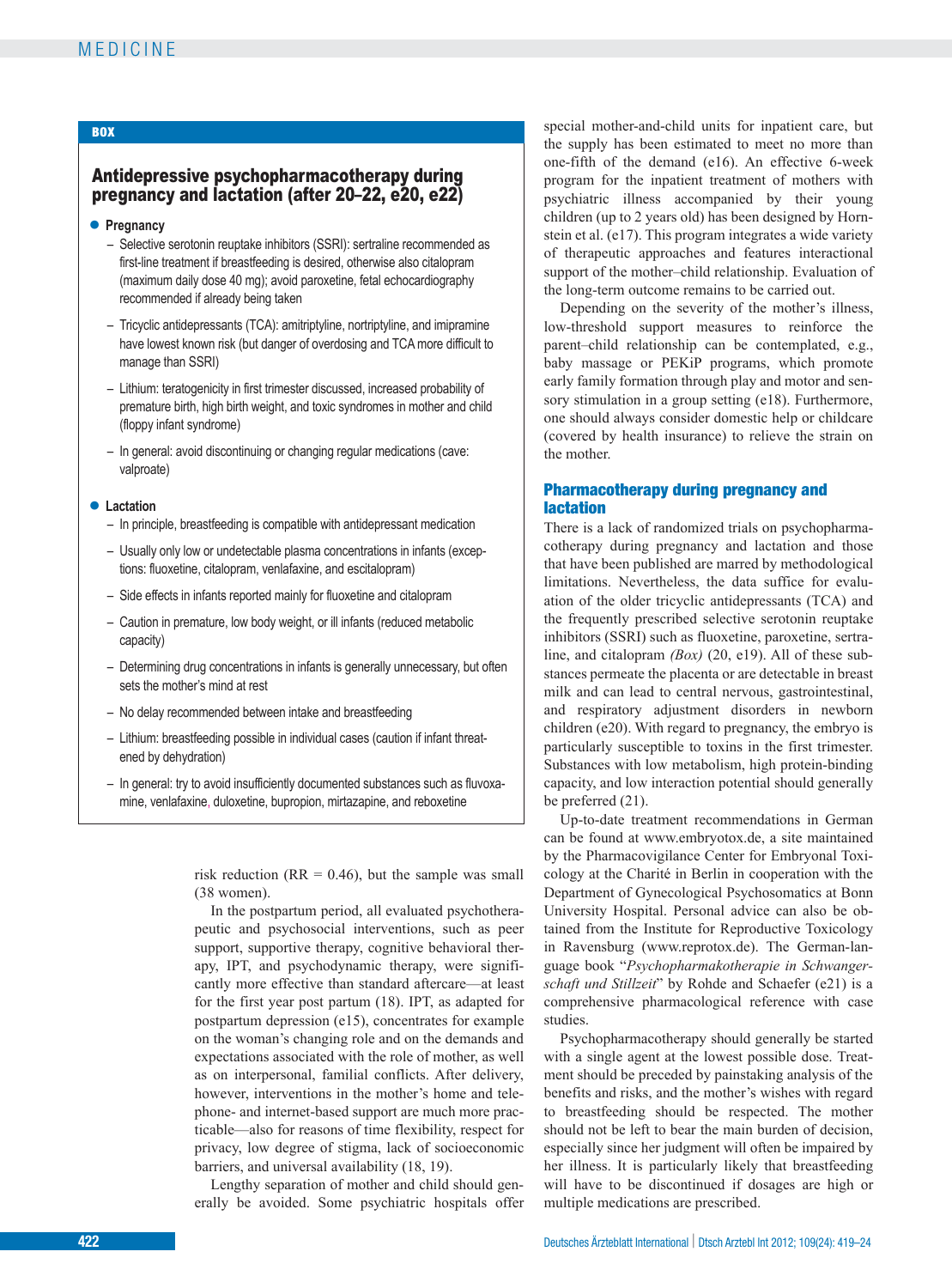## Other options for prophylaxis and treatment

In the review by Chabrol and Callahan (23), progestogen, omega-3 fatty acids, and thyroxine showed no significant preventive effects when taken during pregnancy. One trial, however, found a preventive effect of daily calcium intake. To date there is no evidence that antenatal depression can be effectively treated by massage or acupuncture (e23).

Also post partum there is no evidence for significant effects of treatment with estrogen or thyroxine or the use of omega-3 fatty acids (23). There are early positive reports of the effect of light therapy, albeit in small study populations (21, e24).

### Screening—or how does treatment reach the patient?

Although pregnancy and early motherhood are characterized by regular contact with the healthcare system (24), only 18% of pregnant women with a psychiatric illness receive a corresponding diagnosis (e25). Johanson et al. (e26) found that 12% of depressed pregnant woman and 26% of depressed new mothers were correctly identified. Marcus et al. (e27) found depressive symptoms in 20% of the pregnant women attending a gynecologist's office, and only 13.8% of them were receiving treatment.

According to a web-based education program, both gynecologists and pediatricians are inadequately trained in the recognition of depression (e28) and are not viewed by new mothers as suitable persons to approach with psychiatric problems (e29). In the USA and Australia, this deficiency is being addressed by routine screening of pregnant women with the Edinburgh Postnatal Depression Scale (EPDS), a tenquestion self-report questionnaire. A German version of the EDPS with information on the quality criteria can be found at www.marce-gesellschaft.de/materialien. html (e30). In Great Britain, consistent with the general recommendations of the German National Clinical Practice Guideline (S3) for Unipolar Depression (25), use of the two Whooley questions (e31) is recommended at the first prenatal consultation and again 4 to 6 weeks post partum (e32):

- **●** During the past month, have you often been bothered by feeling down, depressed, or hopeless?
- **●** During the past month, have you often been bothered by little interest or pleasure in doing things?

If the answer to both questions is "Yes," clinical investigation of the formal diagnostic criteria is required (25).

Ideally, every pregnant woman attending a gynecologist's office should be examined with regard to her psychiatric status or at least given a self-screening questionnaire, so that she can be referred to her family doctor or an appropriate specialist. Psychiatric outpatient departments can generally provide an appointment at short notice and usually also offer psychotherapeutic services. Low-threshold, usually rapid psychosocial support is readily available up to the

child's third year of life via information centers and pregnancy counseling centers. In Germany, help can often be provided by the local representatives of the German Alliance against Depression (*Deutsche Bündnis gegen Depression*; www.buendnis-depression.de). Further information in German can be found on the homepage of the self-help group Schatten und Licht e.V. (www.schatten-und-licht.de).

#### **Conflict of interest statement**

Dr. Hübner-Liebermann declares that no conflict of interest exists.

Dr Hausner has received reimbursement of costs for attending a congress or training courses from Astra Zeneca, Servier, Janssen-Cilag, GlaxoSmithKline, and Pfizer.

Dr. Wittmann has received consultancy fees from Bristol Myers Squibb; reimbursement of costs for congress participation and accommodation and fees for the preparation of scientific training courses from AstraZeneca, Servier, Wyeth, Lilly, Janssen-Cilag, GlaxoSmithKline, Pfizer, EISEI, and Lundbeck; and fees for performing commissioned clinical studies from Servier.

Manuscript received on 20 May 2011, revised version accepted on 19 March 2012.

Translated from the original German by David Roseveare.

#### **REFERENCES**

- 1. Gavin NI, Gaynes BN, Lohr KN, Meltzer-Brody S, Gartlehner G, Swinson T: Perinatal depression: A systematic review of prevalence and incidence. Obstet Gynecol 2005; 106: 1071–83.
- 2. Oates M, Cantwell R: Chapter 11 Deaths from psychiatric causes. In: Lewis G (ed.): The confidential enquiry into maternal and child health (CEMACH). Saving mothers' life – 2006–2008. London: CEMACH 2011: 132–42.
- 3. Grote NK, Bridge JA, Gavin AR, Melville JL, Iyengar S, Katon WJ: A meta-analysis of depression during pregnancy and the risk of preterm birth, low birth weight, and intrauterine growth restriction. Arch Gen Psychiatry 2010; 67: 1012–24.
- 4. Kinsella MT, Monk C: Impact of maternal stress, depression und anxiety on fetal neurobehavioral development. Clin Obstet Gynecol 2009; 52: 425–40.
- 5. Field T: Postpartum depression effects on early interactions, parenting, and safety practices. Infant Behav Develop 2010; 33:  $1 - 6$

#### KEY MESSAGES

- **●** Around 19% of all pregnant women and new mothers show symptoms of depression, and the ante- and postpartum rates of severe depression are 13% and 7% respectively. Untreated depression in the peripartum period has considerable long-term consequences both for the mother and for the fetus or infant.
- **●** Routine screening by means of two simple questions about sadness and joylessness, or alternatively the EPDS, is quick and easy and should be administered in all pregnant women and new mothers by gynecologists and midwives.
- **●** Women with a history of psychiatric illness should be in close contact with their treating physician from the early stages of pregnancy.
- Women who display further risk factors such as stressful life events or lack of (partner) support should be followed up for at least 3 months after giving birth.
- **●** Recent data indicate that pharmacotherapy can and should be considered during pregnancy and lactation also in view of the lack of universal prompt availability of psychotherapeutic assistance.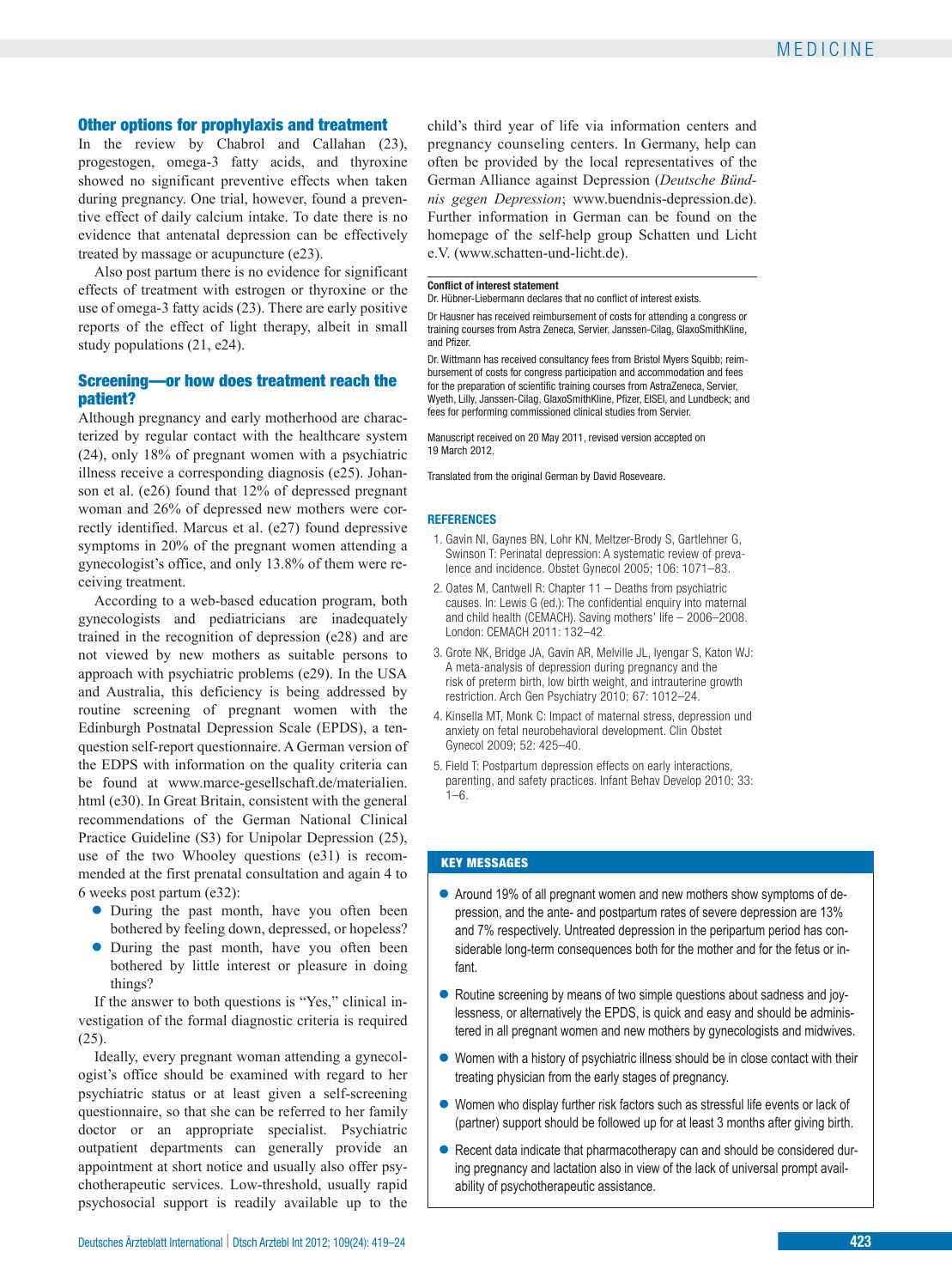- 6. Brand SR, Brennan PA: Impact of antenatal and postpartum maternal mental illness: how are the Children? Clin Obstet Gynecol 2009; 53: 441–55.
- 7. Pawlby S, Hay DF, Sharp D, Waters CS, O'Keane V: Antenatal depression predicts depression in adolescent offspring: prospec tive longitudinal community-based study. J Affect Dis 2009; 113: 236–43.
- 8. Härter M, Klesse C, Bermejo I, Schneider F, Berger M: Unipolar depression: diagnostic and therapeutic recommendations from the current S3/National Clinical Practice Guideline. Dtsch Arztebl Int 2010; 107(40): 700–8.
- 9. Hornstein C, Trautmann-Villalba P, Hohm E: Kasuistik zur Kindeswohlgefährdung bei postpartaler Depression. Forens Psychiatr Psychol Kriminol 2009; 3: 11–5.
- 10. Lindahl V, Pearson JL, Colpe L: Prevalence of suicidality during pregnancy and the postpartum. Arch Womens Ment Health 2005; 8: 77–87.
- 11. Appleby L, Mortensen PB, Faragher EB: Suicide and other causes of mortality after post-partum psychiatric admission. BJP 1998; 173: 209–11.
- 12. Beck CT: Predictors of postpartum depression: an update. Nurs Res 2001; 50: 275–85.
- 13. Ludermir AB, Lewis G, Valongueiro SA, de Araujo TVB, Araya R: Violence agianst women by their intimate partner during pregnancy and postnatal depression: a prospective cohort study. Lancet 2010; 376: 903–10.
- 14. Lancaster CA, Gold KJ, Flynn HA, Yoo H, Marcus SM, Davis MM: Risk factors for depressive symptoms during pregnancy: A systematic review. AJOG 2010; DOI: 10.1016/j.ajog.2009.09.007.
- 15. Dennis CL Creedy DK: Psychosocial and psychological interventions for preventing postpartum depression (review). Cochrane Database of Systematic Reviews 2004, Issue 4. Art. No.: CD001134. DOI: 10.1002/14651858.CD001134.pub2.
- 16. Milgrom J, Schembri C, Ericksen J, Ross J, Gemmill AW: Towards parenthood: an antenatal intervention to reduce depression, anxiety and parentig difficulties. J Affect Disord 2011; 130: 385–94.
- 17. Dennis CL, Ross LE, Grigoriadis S: Psychosocial and psychological interventions for treating antenatal depression. Cochrane

Database of Systematic Reviews 2007, Issue 3. Art. No.: CD006309. DOI: 10.1002/14651858.CD006309.pub2.

- 18. Dennis CL, Hodnett ED: Psychosocial and psychological interventions for treating postpartum depression. Cochrane Database of Systematic Reviews 2007, Issue 4. Art. No.: CD006116. DOI: 10.1002/14651858.CD006116.pub2.
- 19. O'Hara MW: Postpartum depression: what we know. J Clin Psychol 2009; 65: 1258–69.
- 20. Berle JO, Spigset O: Antidepressant use during breastfeeding. Curr Womens Health Rev 2011; 7: 28–34.
- 21. Bader A, Frisch U, Wirz-Justice A, Riecher-Rössler A: Schwangerschaftsdepression und deren Behandlung. Nervenarzt 2010; 81: 267–76.
- 22. American College of Obstetricians and Gynaecologists (ACOG): Use of psychiatric medications during pregnancy and lactation. Washington (DC); 2008. ACOG practice bulletin; no. 92.
- 23. Chabrol H, Callahan S: Prevention and treatment of postnatal depression: review. Expert Rev Neurotherapeutics 2007; 7: 557–76.
- 24. Boath E, Bradley E, Henshaw C: The prevention of postnatal depression: a narrative systematic review. J Psychosom Obstet Gynaecol 2005; 26: 185–92.
- 25. DGPPN, BÄK, KBV, AWMF, AkdÄ, BPtK, BApK, DAGSHG, DEGAM, DGPM, DGPs, DGRW (eds.) für die Leitliniengruppe Unipolare Depression. S3-Leitlinie/Nationale Versorgungsleitlinie Unipolare Depression – Kurzfassung, 1<sup>st</sup> edition. DGPPN, ÄZQ, AWMF – Berlin, Düsseldorf 2009.

#### **Corresponding author**

Dr. rer. medic. Bettina Hübner-Liebermann Klinik und Poliklinik für Psychiatrie und Psychotherapie der Universität Regensburg am Bezirksklinikum Regensburg 93053 Regensburg, Germany bettina.huebner-liebermann@medbo.de